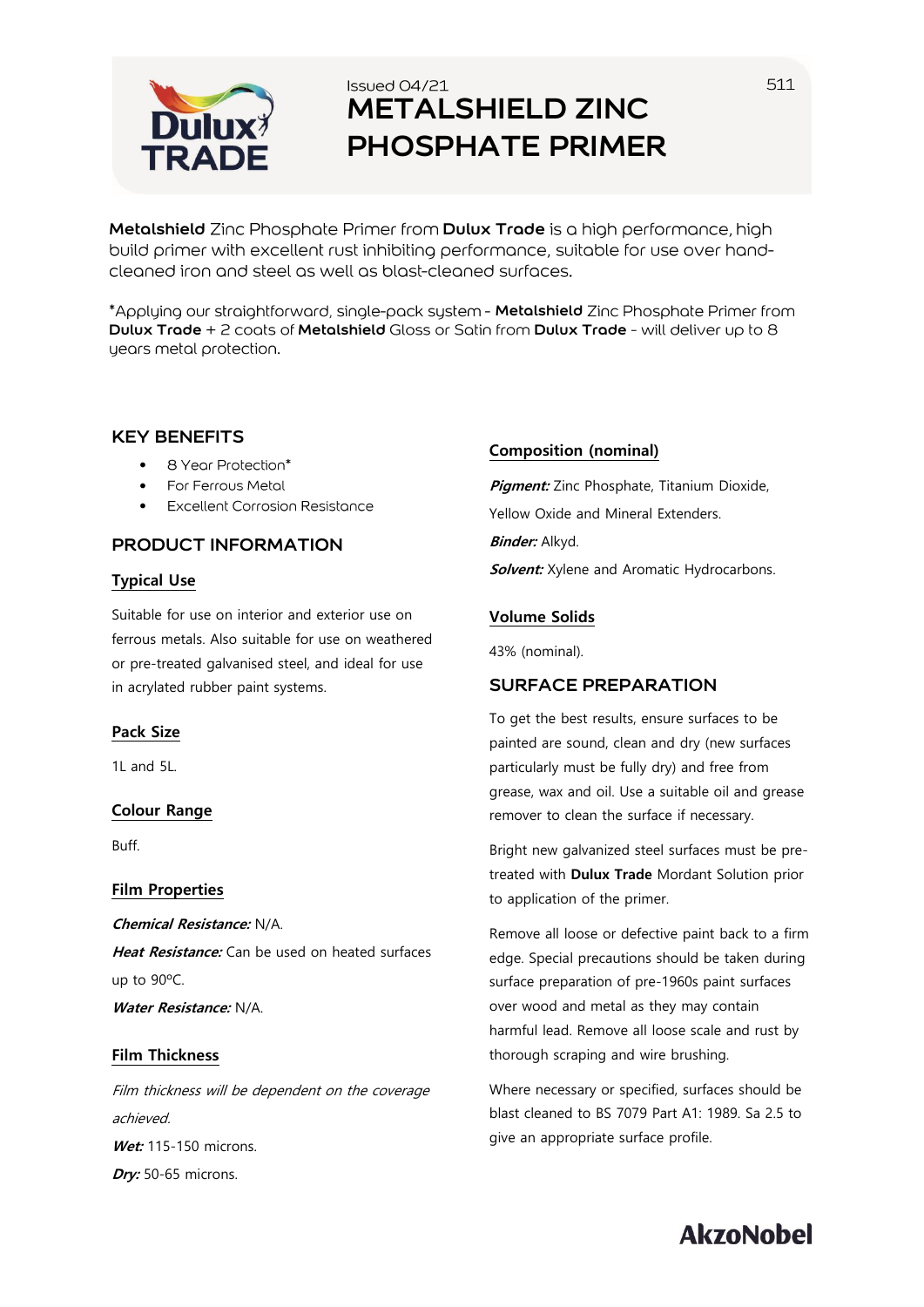

# **METALSHIELD ZINC PHOSPHATE PRIMER**

## **SYSTEMS INFORMATION**

STIR THOROUGHLY BEFORE USE. Apply 1 coat of **Metalshield** Zinc Phosphate Primer from **Dulux Trade** followed by 2 coats of **Metalshield** Gloss or Satin from **Dulux Trade**.

## **APPLICATION METHOD**

Brush or roller only. For Health & Safety reasons related to all solvent-based paints, spray application is not recommended.

As with all solvent based paints, do not apply at temperatures below 5ºC (as recommended by British Standard BS 6150).

#### **Practical Coverage**

A guide to the practical coverage which can be achieved under normal conditions is up to 7m² per litre when applied at a dry film thickness of 65 microns.

## **Drying Times**

Single coat at standard thickness: **Touch Dry:** 2-3 hours. **Recoat:** 7 hours.

## **Cleaning Up**

After use, remove as much product as possible from equipment before cleaning with brush cleaner.

When this paint container is empty please ask your stockist about recycling. If you have leftover paint, please dispose of it responsibly and consider donating it to **Community RePaint.** Find out more at **duluxtrade.co.uk/pp.**

### **Transportation & Storage**

Do not use or store in extremes of temperature and protect from frost. To prevent spillage, please store and transport upright.

## **VOC**

EU limit value for this product (cat.: A/i): 500g/l (2010). This product contains max. 475g/l VOC. VOC content: High (25-50%).

#### **Spray Recommendations**

This product should not be sprayed.

## **FURTHER SUPPORT**

If you need further support, please contact the **AkzoNobel** Technical Advice Centre on 0333 222 70 70.

#### **Always read full Health, Safety & Environmental Information on can before use.**

Safety datasheet (SDS 511) is available free on request by telephoning the **AkzoNobel** Technical Advice Centre or by visiting **duluxtrade.co.uk.**